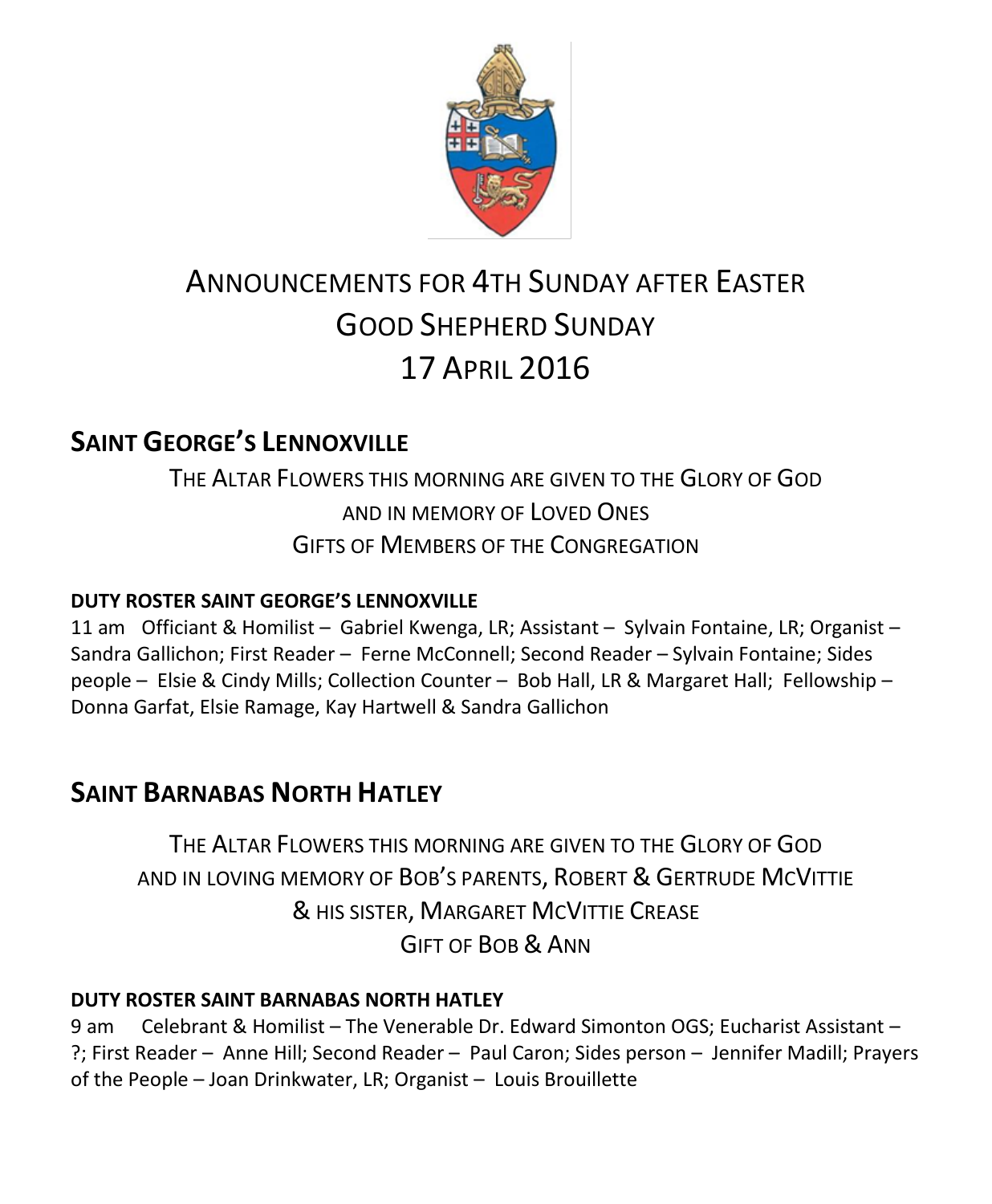# ON THIS WEEK

#### **ST. BARNABAS VESTRY – NORTH HATLEY - TODAY**

St. Barnabas Annual Vestry meeting will be held TODAY April  $17<sup>th</sup>$ , immediately following the 9 am Service

#### **VESTRY – LENNOXVILLE**

St.George's Lennoxville Vestry meeting will be held on May 1 after the 11 am service. **Please bring a bag lunch.** Coffee, tea and juices will be provided.

#### **PASTORAL MINISTRY WORKSHOP – LENNOXVILLE**

Saturday, April 23, 9:30 a.m. – 3:30 p.m. at St. George's Lennoxville "The Skills of Healing: Caring for Yourself and Others." Pastoral Ministry Workshop, hosted by the Deanery Pastoral Ministry Team. This workshop is for anyone who wants to develop greater skills of caring. Caregivers may wish to attend just for the afternoon which is about caring for yourself. See poster for more information. Please contact Canon Lynn Dillabough to register at [lynndillabough@gmail.com](https://webmail.ubishops.ca/owa/redir.aspx?REF=I6dyd5yngSmYqYpBD3Z6CoI9tDjv3VCrrEZ7iwAWC0jD6P34dFnTCAFodHRwczovL3dlYm1haWwudWJpc2hvcHMuY2Evb3dhL3JlZGlyLmFzcHg_U1VSTD1oZGpZVVQ3V0NVTllxRlppam96a25NSFdKM2FSeTZ2c3FUenJpbHA1Nlp0UDNfMnMtQlhUQ0cwQVlRQnBBR3dBZEFCdkFEb0FiQUI1QUc0QWJnQmtBR2tBYkFCc0FHRUFZZ0J2QUhVQVp3Qm9BRUFBWndCdEFHRUFhUUJzQUM0QVl3QnZBRzBBJlVSTD1tYWlsdG8lM2FseW5uZGlsbGFib3VnaCU0MGdtYWlsLmNvbQ..)

#### **THIRD THURSDAY SOUP LUNCH - LENNOXVILLE**

Please join us for the last Third Thursday Soup Lunch of the season on April 21st at St George's Church Hall, Lennoxville from 11:30 am to 1:00 pm. Four delicious homemade soups: Cream of Tomato; Chicken, Lemon and Coconut; Corn Chowder; Beer and Cheese. Cornmeal Muffins and Lemon Squares for dessert. Tea and Coffee. No charge but donations would be gratefully accepted. We will be back in the Fall with all your favourite soups and delicious desserts.

# SERVICES THIS WEEK

| <b>TODAY</b>       | 9 AM              | <b>HOLY EUCHARIST</b>      | <b>NORTH HATLEY</b> |
|--------------------|-------------------|----------------------------|---------------------|
|                    | $9:15 \text{ AM}$ | <b>BAS MORNING PRAYER</b>  | <b>MAGOG</b>        |
|                    | 11AM              | <b>SERVICE OF THE WORD</b> | LENNOXVILLE         |
| <b>NEXT SUNDAY</b> | 9 AM              | <b>BCP MATINS</b>          | <b>NORTH HATLEY</b> |
|                    | $9:00 \text{ AM}$ | <b>HOLY EUCHARIST</b>      | AYER'S CLIFF        |
|                    | $9:15 \text{ AM}$ | <b>HOLY EUCHARIST</b>      | <b>MAGOG</b>        |
|                    | <b>11 AM</b>      | <b>SERVICE OF THE WORD</b> | LENNOXVILLE         |
|                    | $11 \text{ AM}$   | <b>HOLY EUCHARIST</b>      | <b>COATICOOK</b>    |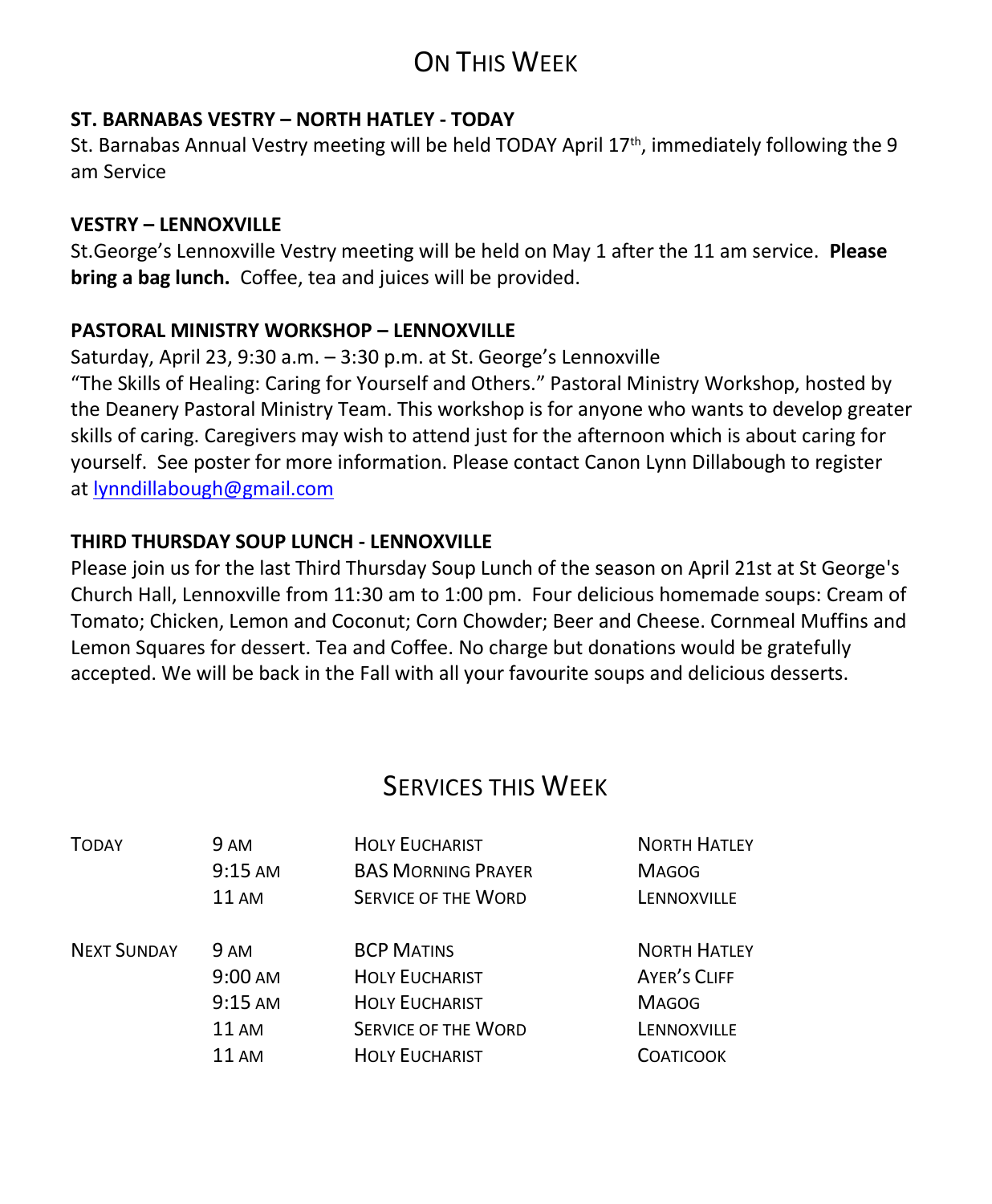## DEANERY MEETINGS AT ST GEORGE'S LENNOXVILLE

#### **DEANERY WORSHIP MINISTRY TEAM**

Meets Tuesday, April 26 at 10:00 – 11:00 am in the Upper Room

#### **LECTIO DIVINA**

On hiatus but will return later in April. A new time will be announced next week.

## UPCOMING EVENTS

#### **SPRING RUMMAGE SALE - LENNOXVILLE**

ST- GEORGE'S CHURCH HALL, 84 Queen Street – 2016 SPRING RUMMAGE SALE 10 a.m. to 5:00 p.m. on Thursday, April 28th, and Friday, April 29th. BAG SALE on Saturday, April 30th, from 8:30 a.m. to 12:00 Noon. Articles for the sale may be left at the Church Hall week of April 24th. SAVE YOUR \$\$\$ SHOP WITH US!

#### **CONFIRMATION CLASSES - WATERVILLE**

St John's Church, Waterville - Confirmation classes to begin at St. John's, Waterville. All who are interested please contact the Rev. Ruth Charleau ASAP so that she can plan the starting date and get material for everyone. 12 years old and up.

#### **EPISCOPAL ORDINATION OF THE VEN. BRUCE MYERS, CO-ADJUTOR BISHOP ELECT**

The Deanery is organizing a bus to transport interested people to the Cathedral for the episcopal ordination on Ascension Day, Thursday, May  $5<sup>th</sup>$  at 6:30 pm. The bus will leave from St George's Church in Lennoxville at noon to allow sufficient time for supper before the service. There is a reception so the return trip will be late in the evening. The bus will stop in Richmond and Drummondville, if required. The cost will depend on the number of participants. Reservations and pre-payment required. Please contact Kay Hartwell for information and to reserve your seat. (819 349-1971)

#### **BU/CRC REFUGEE STUDENT SPONSORSHIP GARAGE SALE – LENNOXVILLE**

The BU/CRC Refugee Student Sponsorship Committee will be holding their annual large Garage Sale on Saturday, May 7 from 8 am to 2 pm in the Bishop's University W.B. Scott arena (old arena). Donations will be gratefully accepted from April 4, 2016 until May 4, 2016 and can be dropped off at the arena lobby from 8 am to 8 pm (including Saturday and Sunday). Please note we cannot accept tires, mattresses, TVs and very old computer monitors. Thank you very much for your donations, and we hope to see you at the sale on May 7, 2016. For further information please contact Heather Thomson at 819-822-9600 ext. 2718 or [hthomson@ubishops.ca](https://webmail.ubishops.ca/owa/redir.aspx?REF=Me5rsmB_ft3ki6-OrTIQVNrKAPe_ylbyz3jK4hycUBnD6P34dFnTCAFodHRwczovL3dlYm1haWwudWJpc2hvcHMuY2Evb3dhL3JlZGlyLmFzcHg_UkVGPUZMbm1vY1FIb3MxYVNTNl9pemxvV3pYei12bjk0OGh1RDBOb25XOGl3bUMxS2dTT0NsalRDQUZ0WVdsc2RHODZhSFJvYjIxemIyNUFkV0pwYzJodmNITXVZMkUu)